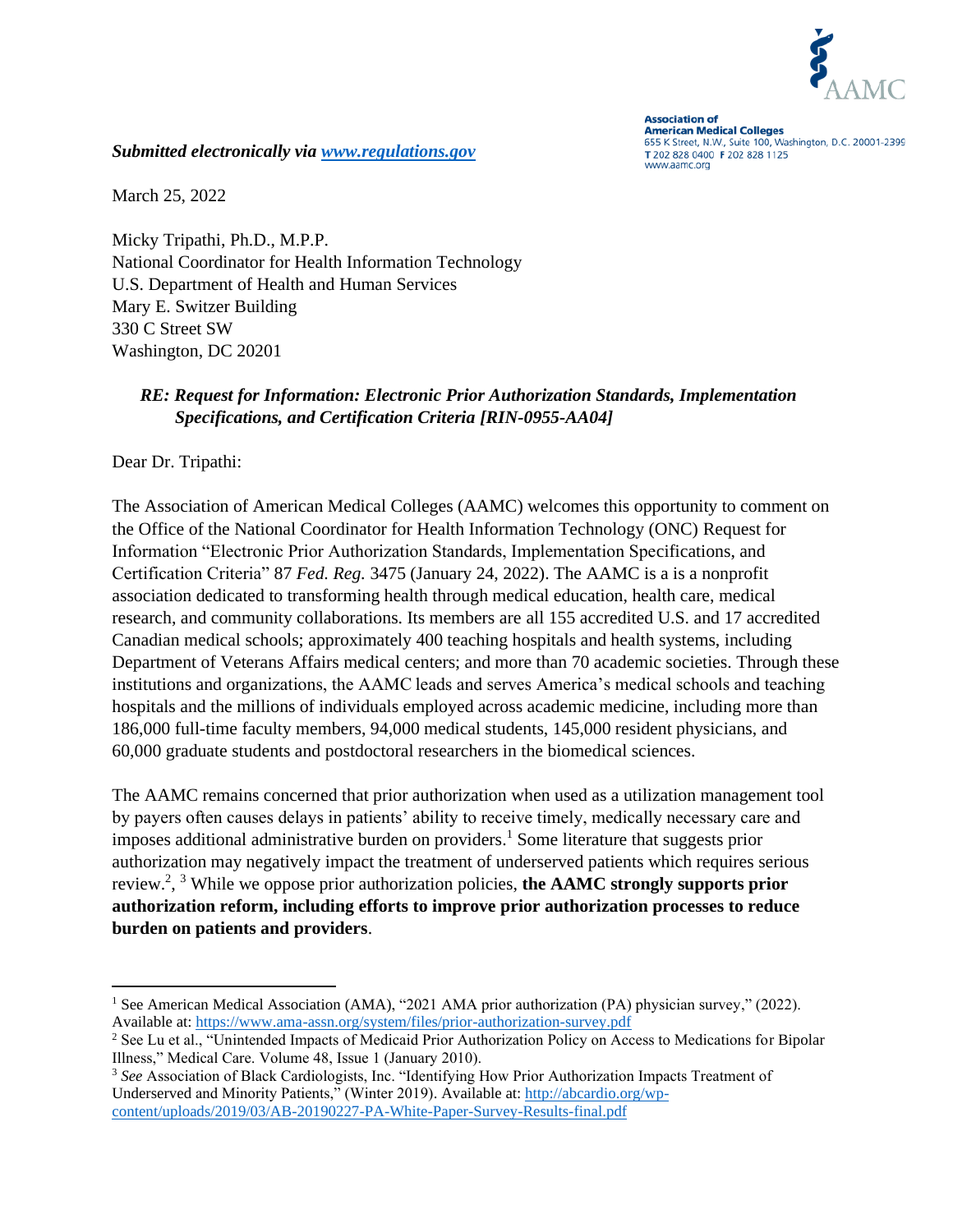Dr. Tripathi, ONC RFI Electronic Prior Authorization March 25, 2022 Page 2

We believe that electronic health record (EHR) systems could be better leveraged to automate ordering services and electronic prior authorization processes through the adoption of standardized templates and data elements. **However, improving prior authorization requires broad adoption of national standards by payers and cannot be shouldered by providers alone. We urge ONC to collaborate with the Centers for Medicare & Medicaid Services (CMS) on testing technologies and workflows prior to establishing standards through rulemaking for its health information technology (IT) certification program.** For example, ONC could coordinate with CMS on requirements for CMS-regulated payers to meet standards for the quality and timeliness of electronic prior authorization determinations, following on the agency's prior efforts to improve the prior authorization process. <sup>4</sup> **Collaboration should build off the development of an electronic prior authorization solution that is fully developed, tested, and piloted in the field prior to wide scale industry rollout.**

The AAMC has previously commented on the burden of the prior authorization process and the need for improvements to promote safe, timely and affordable access to care for patients through reducing administrative burden. <sup>5</sup> Providers strive to deliver quality health care in an efficient manner. However, the frequent phone calls, faxes, electronic health record (EHR) connectivity with unique health plan and payer systems, and different forms that physicians and their staff must complete to obtain prior authorizations hinder efficient care. Rules and criteria for prior authorization must be transparent and available to the physician at the point of care. In addition, if a service or medication is denied, both the patient and the physician should be provided a specific reason for the denial and other alternatives that may be covered (e.g., different medications) and a quick appeal process. **Medically necessary care should not be denied because a physician and/or patient cannot jump through complicated opaque hoops.**

The use of standardized electronic prior authorization transactions has the potential to save patients, providers, and health payer utilization reviewer significant time and resources and speed up the care delivery process**. ONC and CMS should approach potential changes to regulatory schemes judiciously to effectively update and create standard transactions without unduly burdening health care payment processes.** Any substantial change in the technology and/or standards used in health care information exchange should be sufficiently tested to ensure functionality, analyzed to establish projected return on investment, and incorporated according to an appropriate glide path to minimize systematic disruption.

## *Impact on Patients*

The Department of Health and Human Services Office of the Inspector General (OIG) issued a report in 2018 that warned that prior authorization delays by Medicare Advantage health plans could negatively impact patient access to care.<sup>6</sup> Additionally, one third of physicians reported in a 2021

<sup>4</sup> See 85 *Fed. Reg.* 82586 (December 18, 2020).

<sup>5</sup> See "AAMC Comments on CMS Proposals to Reduce Prior Authorization Burden," AAMC Washington Highlights (January 2021). Available at: [https://www.aamc.org/advocacy-policy/washington-highlights/aamc](https://www.aamc.org/advocacy-policy/washington-highlights/aamc-comments-cms-proposals-reduce-prior-authorization-burden)[comments-cms-proposals-reduce-prior-authorization-burden](https://www.aamc.org/advocacy-policy/washington-highlights/aamc-comments-cms-proposals-reduce-prior-authorization-burden) 

<sup>6</sup> See Daniel R. Levinson, "Medicare Advantage Appeal Outcomes and Audit Findings Raise Concerns About Service and Payment Denials," (September 2018). Available at:<https://oig.hhs.gov/oei/reports/oei-09-16-00410.pdf>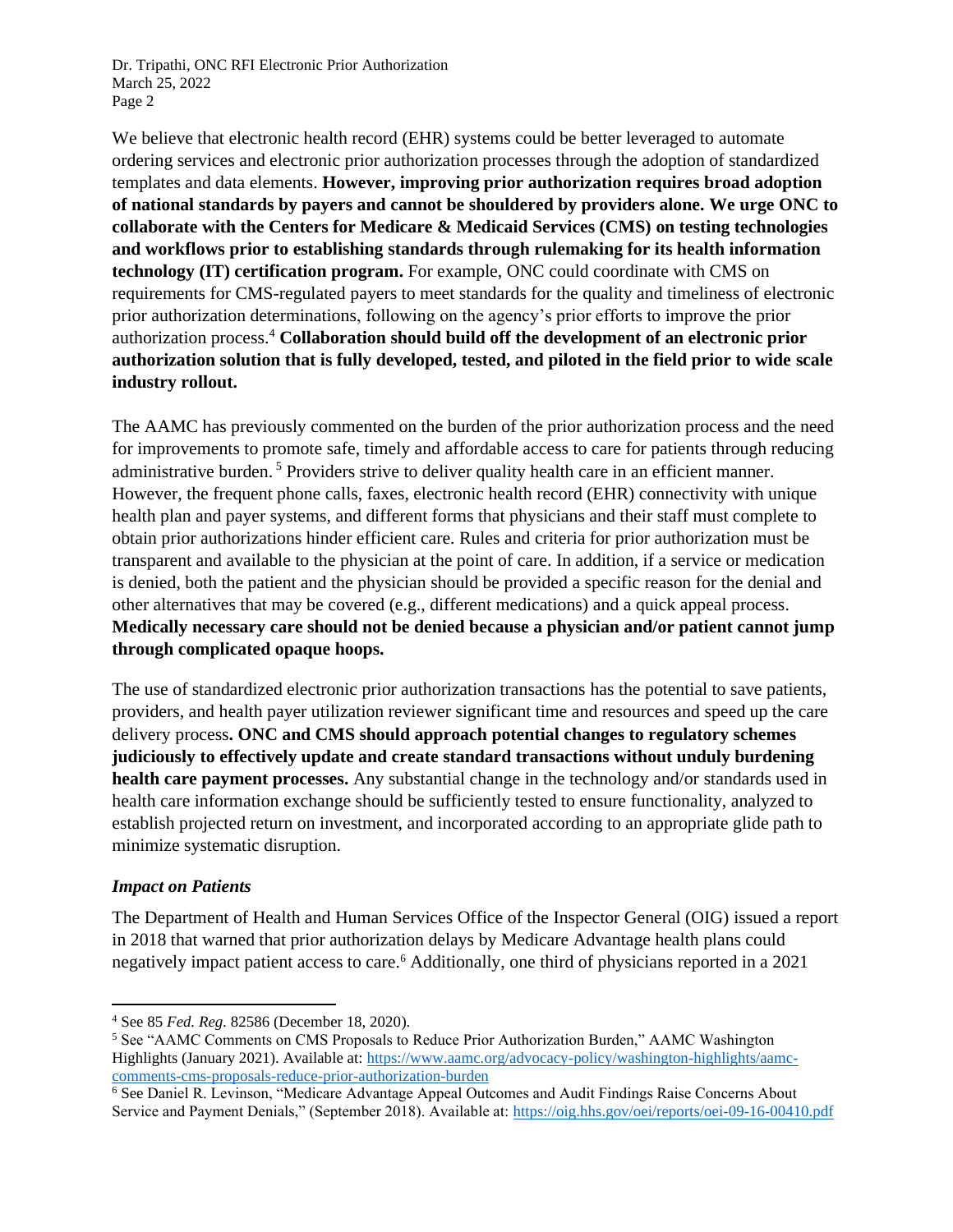Dr. Tripathi, ONC RFI Electronic Prior Authorization March 25, 2022 Page 3

AMA survey that prior authorization led to a serious adverse event, such as hospitalization, disability, or death, for a patient in their care.<sup>7</sup> More than 80 percent of responding physicians in the 2021 survey said that patients abandon treatment due to authorization struggles with their health insurer.<sup>8</sup> This largely suggests improving prior authorization processing, such as the widespread adoption of interoperable electronic prior authorization by health plans and payers, could improve timeliness of care for patients and reduce patient non-adherence to treatment plans.

**The AAMC recommends that any regulation standardizing prior authorization processing include requirements that health plans issue prior authorization determinations in a timely manner to ensure that patients benefit from process improvements.** To prevent detrimental delays in patient care, we recommend that prior authorizations determinations be issued within 72 hours for standard requests, and 24 hours for urgent matters. Additionally, although standardization of the process represents a significant opportunity to improve patient outcomes, it should not be viewed as a cure-all for provider prior authorization. In addition to automating the current burdensome processes, patients deserve additional reform, including oversights that health plans and payers are not denying medically appropriate care, controls to ensure prior authorization is only applied to services with high costs or a history of overutilization, and requirements that prior authorizations are continuously reviewed and processed (rather than only during standard business hours).

## *Impact on Providers*

The availability of electronic prior authorization capabilities within certified health information technology will only reduce burden for healthcare providers to the extent that it is broadly standardized and adopted by health plans and payers. The AAMC believes that providers will adopt electronic prior authorization as the preferred method if the ONC and CMS collaborate to achieve a seamless process with straight forward requirements. Work must be done to encourage health plans and payers to adopt electronic prior authorization standards, so that technological capabilities implemented by EHR vendors are meaningfully used. **The AAMC believes that if the full potential of the technological capabilities for electronic prior authorization is adopted by payers and maximized within the electronic health record by vendors, the reduced burden on providers could be incentive enough to implement the functionality**. **ONC should not consider imposing additional requirements on providers to effectively use these capabilities.**

Relatedly, the costs and time invested to adopt new certified EHR technology standards for electronic prior authorization and to implement the functionality as part of the care delivery process are not nominal. In addition to vendor costs for additional capabilities, which may vary by product and contract, providers would need to commit significant staffing hours to health IT deployment and clinician training. **Provider up-front investment to adopt and implement electronic prior authorization standards is worthwhile to improve care delivery so long as payers and health plans broadly adopt policies to support the use of electronic prior authorization to improve processing and approving requests.** 

<sup>7</sup> See AMA 2021 PA Survey, *supra* note 1.

<sup>8</sup> *Ibid.*